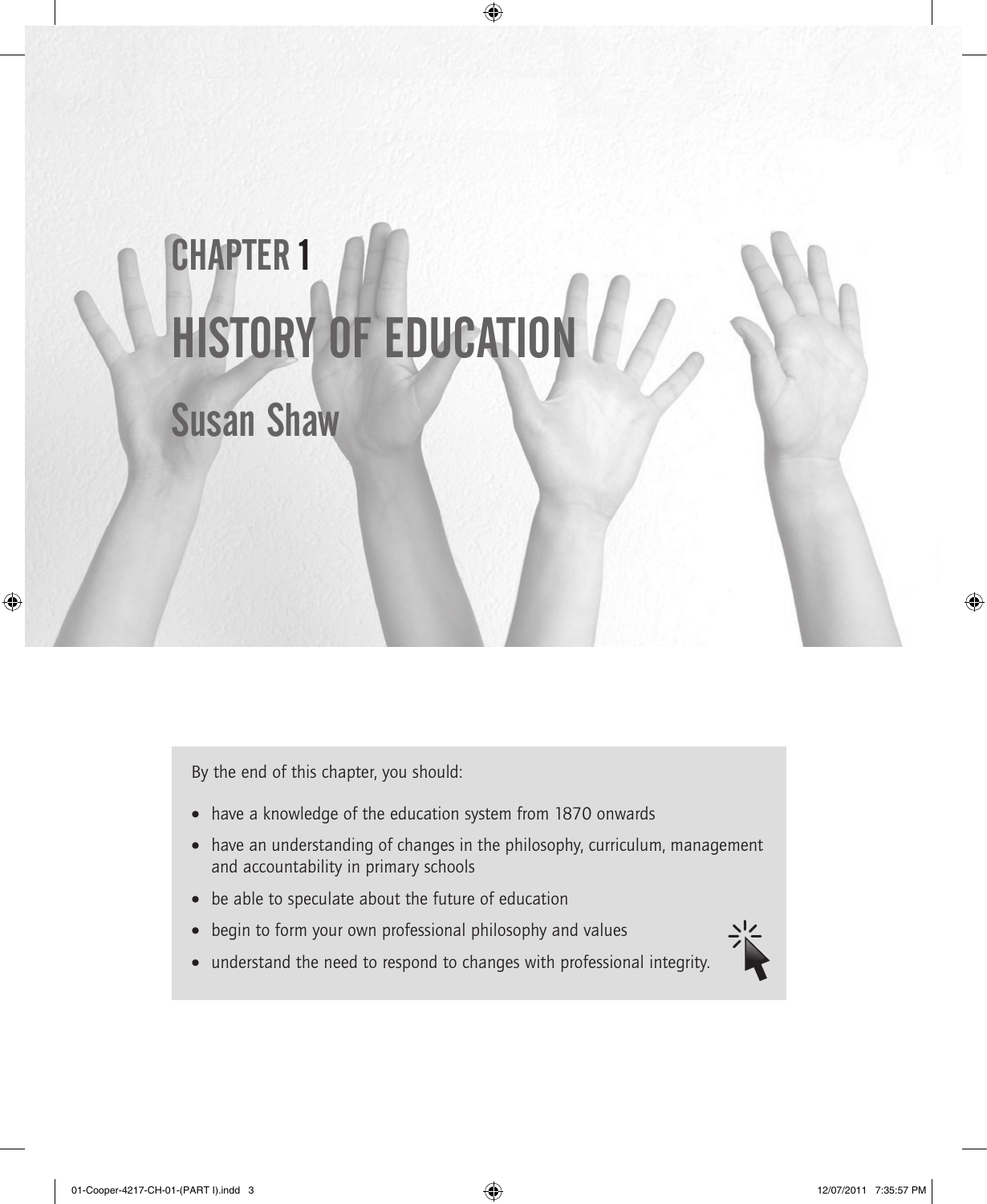## Introduction

In order to fully appreciate and understand the education system that will be in place once you qualify, it is necessary to have an insight into the influences and decisions that have taken place in the past, to form and develop this system. The norm today is for all children aged 5 years to attend primary school. However, compulsory primary education in England did not begin until 1880. Before this, there were many types of formal and informal schooling. This chapter will highlight some key dates, people and events that have contributed to the current education system and the primary curriculum.

⊕

It considers the impact of legislation on teaching and learning (for example, the curriculum and the effects of increasing centralisation, testing and league tables) and the advantages claimed for this legislation (that is, the values underpinning the National Curriculum). It shows how an informed educational philosophy helps us respond to centralised changes and considers the development of new curricula.

## 1870: the beginning of compulsory state education

#### Rationale

⊕

By 1870 England was a largely industrial rather than an agricultural society. Conditions in many of the rapidly expanding cities were often very bad. Compulsory schooling was introduced, partly to provide the labour force with the basic skills and routines necessary in an industrial society and also to attempt to prevent civil unrest, which people feared as a very real possibility.

#### Church and State

The Education Act of 1870, known as the 'Forster Act', laid down the requirement to establish compulsory, elementary education in England. It recognised a dual education system consisting of both voluntary denominational schools and non-denominational state schools. These were intended to supplement rather than replace schools already run by the churches, guilds and private individuals or organisations. In other countries, the church was less involved in state education but in Britain, as a result of the 1870 Act, the church has continued to play a substantial part in the education of young children.

#### School boards

School districts were formed throughout the country and where there was not enough educational provision for the children in a district, School Boards were formed. They set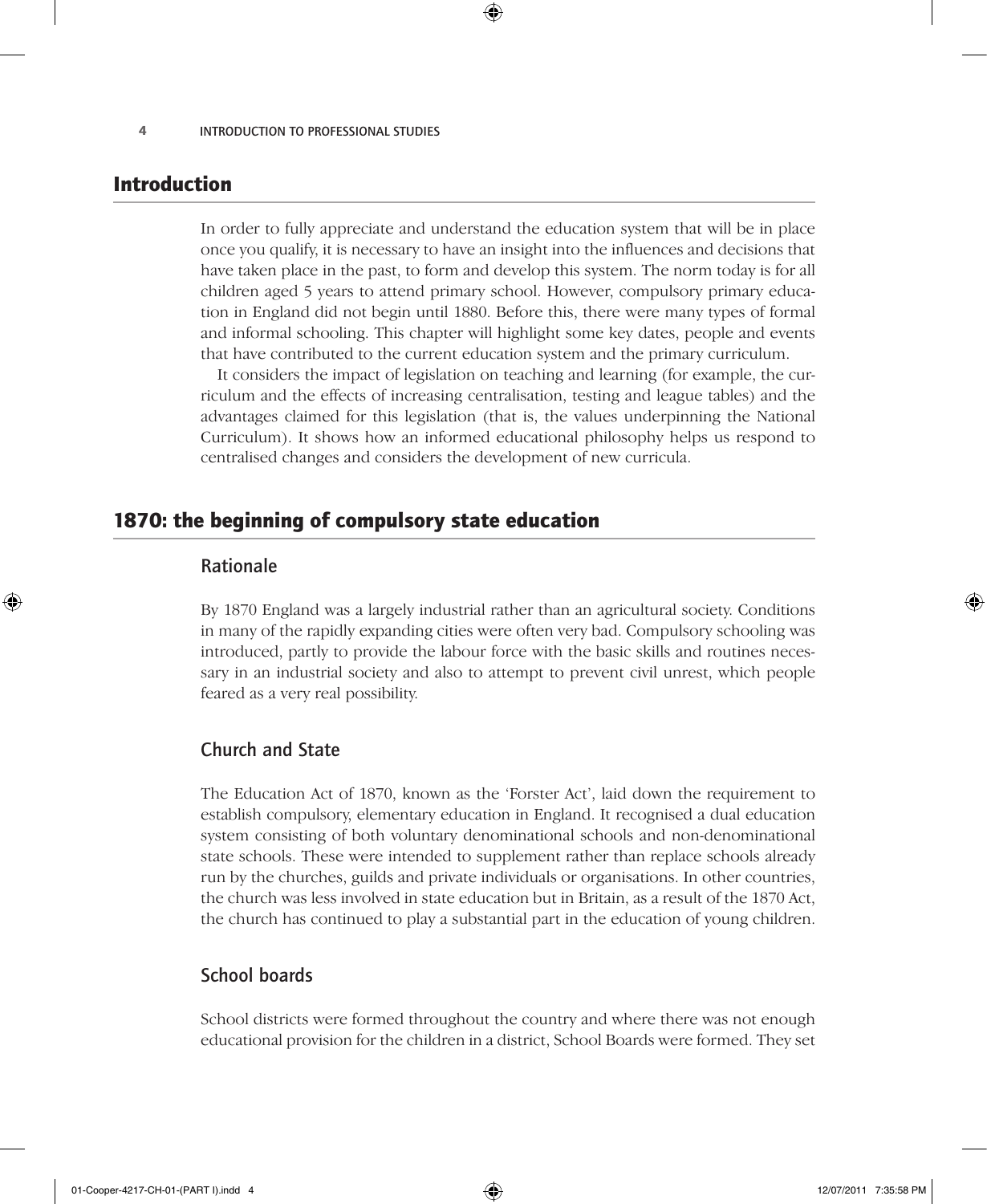up schools which became known as Board Schools. These had to be non-denominational. The School Boards could charge a weekly fee if there were insufficient funds, but the fee was not allowed to be more than 9 pence. The School Boards had to ensure that children between the ages of 5 and 13 attended the schools in their districts and this was enforced by an Attendance Officer.

⊕

#### The curriculum

The curriculum in the 1870s mainly consisted of the 3 Rs (reading, writing and 'rithmetic) and religious instruction, which was an integral part of the school curriculum but was not actually compulsory. There were some additional aspects, for example drill and 'object lessons'. Object lessons involved the study of an artefact. Needlework was an extra for girls and carpentry an extra for boys. Her Majesty's Inspectors visited the schools to test children's skills in the '3 Rs' and teachers' payment was based on the children's attainment, i.e. it was 'payment by results'.

In some respects, as we shall see, primary education remains tied to its Victorian roots. The exceptionally early start for formal schooling, the generalist primary school teacher, the separation of 'infants' and 'juniors', the focus on the basics at the expense of a broader curriculum remain and have not been seriously questioned. But the Victorian Elementary School was intended to prepare the poor for their 'station' in life rather than to broaden their opportunities.

#### 1902–1944

♠

There were three developments in education during this period: the Balfour Act (1902) which created Local Education Authorities, the Fisher Act (1918) which raised the school leaving age from 12 to 14, and the Hadow Reports (1923–31) one of which recommended school transfer at 11, so creating the idea of the primary school.

#### Reflective task

Read *Children, their World, their Education*, Chapter 13 (Alexander 2010), which compares the curriculum past and present. In groups, compare the curriculum in the late 1800s with the curriculum of today. Compare similarities and differences. To what extent are the external forces which influence the content of the curriculum the same or different today? If you could put together a primary curriculum, what would your priorities be?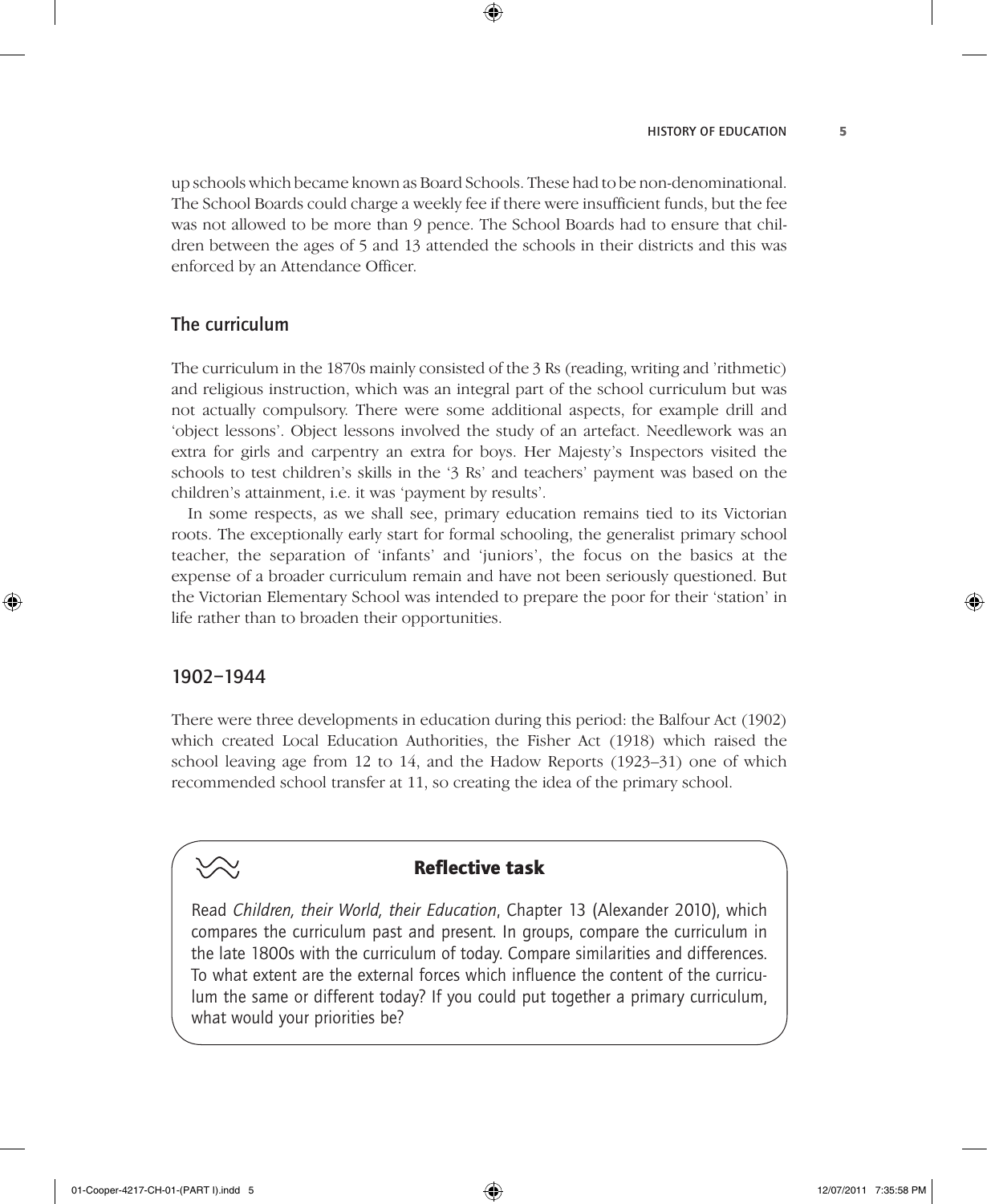# Post World War II: primary schools and three types of secondary school

## The Butler Education Act of 1944

#### *The tripartite system for secondary education*

The education system offered primary education, secondary education and further education. The tripartite system of secondary education, implemented in the 1944 Act, offered three types of education after the age of 11: grammar schools for the most able, based on 'intelligence tests', secondary modern schools for most pupils, and secondary technical schools for those perceived to have technical or scientific ability. This was intended to increase opportunities for all.

⊕

#### *Church schools*

♠

After the 1944 Act, the Church of England still had control of most rural schools and many urban ones. The 1944 Act put church schools into two categories: 'voluntary aided' (where the church had greater control) and 'controlled' (where the Local Education Authority had greater control), and this is still the case. This control is in regard to buildings, staffing and the religious curriculum and worship.

#### *Local Education Authorities*

Primary education and secondary education became free for all children up to the age of 15. The Local Education Authorities (LEAs) took more responsibility and there was a rise in their status. They had to ensure that there was sufficient provision for the educational needs of pupils in their geographical area. Through the provision LEAs offered, they had to make sure that pupils had an effective education which contributed to their spiritual, moral, mental and physical development, but they were not responsible for the more detailed curriculum.

#### *The curriculum*

The Act gave head teachers, in consultation with governors, control of the school curriculum and resourcing. The Act said very little about the curriculum, apart from religious education. Teachers were left to decide what to teach and how to teach it. Religious education and collective worship were to take place in all schools, and if you worked in an aided school you could be dismissed by the governors if you did not deliver religious instruction 'efficiently and suitably'. It is quite clear at this point that there was no expectation that the national government would ever have control of the curriculum.

#### *Special Educational Needs provision*

The 1944 Act included provision for Pupils with Special Educational Needs. If pupils were deemed to be unable to profit from being educated in a mainstream school, their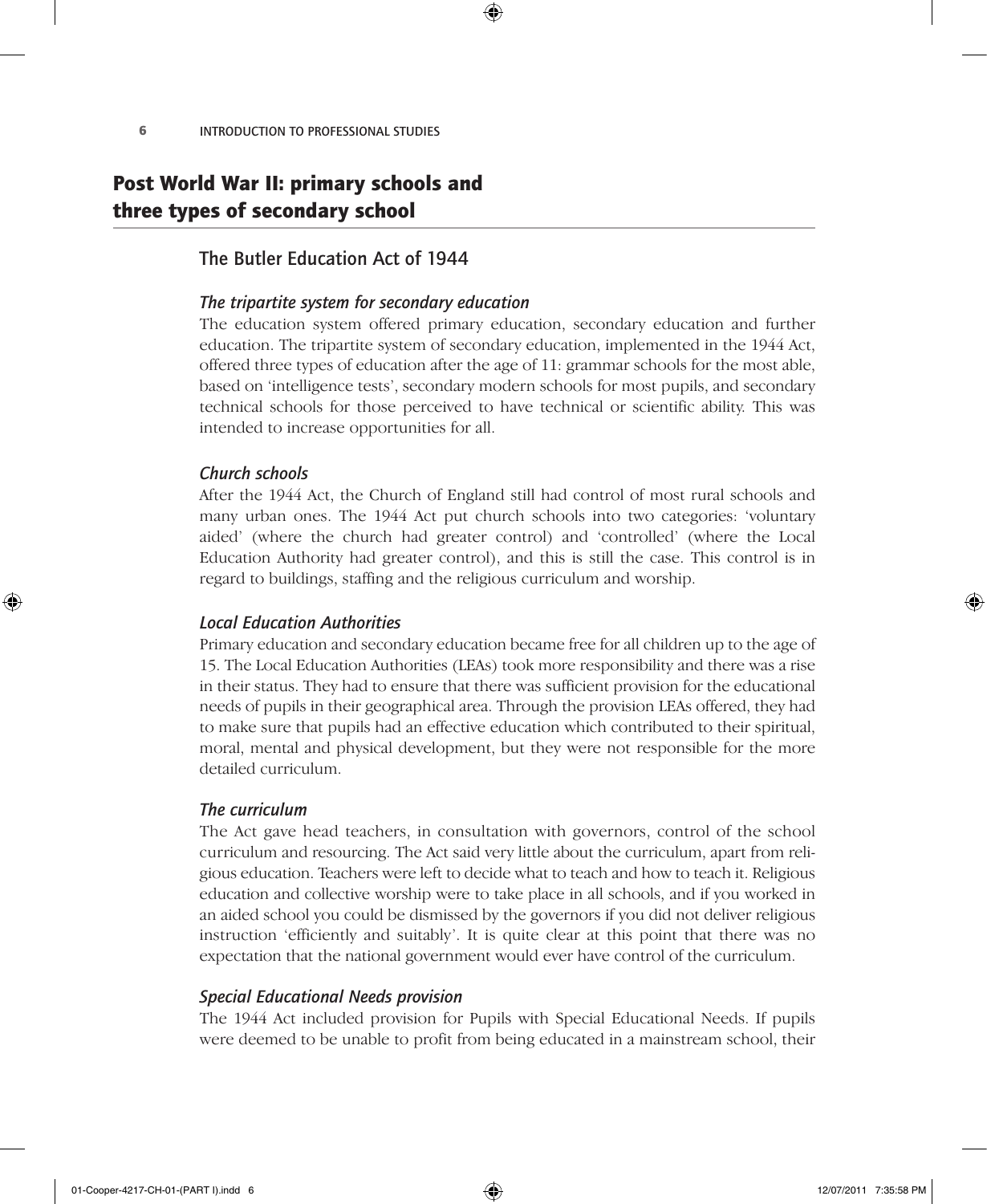education had to be provided in a special school. At this time, the types and degrees of disability were named and this was the case until 1981, when it was agreed that these labels were inappropriate.

⊕

#### Effects of the 1944 Education Act

The selection process, rather like SATs (Statutory Assessment Test), had an effect on primary education. The need to 'get children through' the eleven plus had the same effect as the need to get Level 4 or 5 at age 11. There were also large classes through the late 1940s and 1950s and a shortage of teachers. Whole-class teaching continued and the curriculum emphasised basic literacy and numeracy. 'Writers looking back at the early curriculum saw that, in fact, the tradition derived from 1870 was still dominant' (Galton et al. 1980 p. 36). It was not until the 1960s that more formal class teaching gave way to new ideas. In 1964 the Schools Council was formed and the partnership between LEAs, schools and universities led to more experiments with the curriculum.

#### The Plowden Report: a new philosophy of education?

There had not been a specific review of primary education since the Hadow report of 1931. The context of the time in which the Plowden Report (1967) was written was one of a liberal view of education and society. The emphasis of the Plowden Report could be encapsulated in the phrase 'at the heart of the educational process lies the child' (Plowden 1967 p. 9). Plowden advocated experiential learning, increased parental involvement, universal pre-school education and opportunities for the less privileged. It highlighted firmly the need for differentiation and supported the requirement for personalisation when saying 'individual differences between children of the same age are so great that any class … must always be treated as a body of children needing individual and different attention' (Plowden 1967 p. 25). Chapter 2 also discusses testing, and the use of IQ (Intelligence Quotient) tests in eleven-plus selection tests in the 1950s and 1960s. Plowden says that they 'should not be treated as infallible predictors. Judgements which determine careers should be deferred as long as possible'. It was the Labour government of this time that almost removed all eleven-plus tests at the end of primary schooling, but since it lost the election in 1970, it failed to quite eradicate all testing at 11. There are many aspects of the Plowden Report that most primary teachers would agree with.

One of the main educational tasks of the primary school is to build on and strengthen children's intrinsic interest in learning and lead them to learn for themselves rather than from fear of disapproval or desire for praise. (Plowden 1967 p. 532)

♠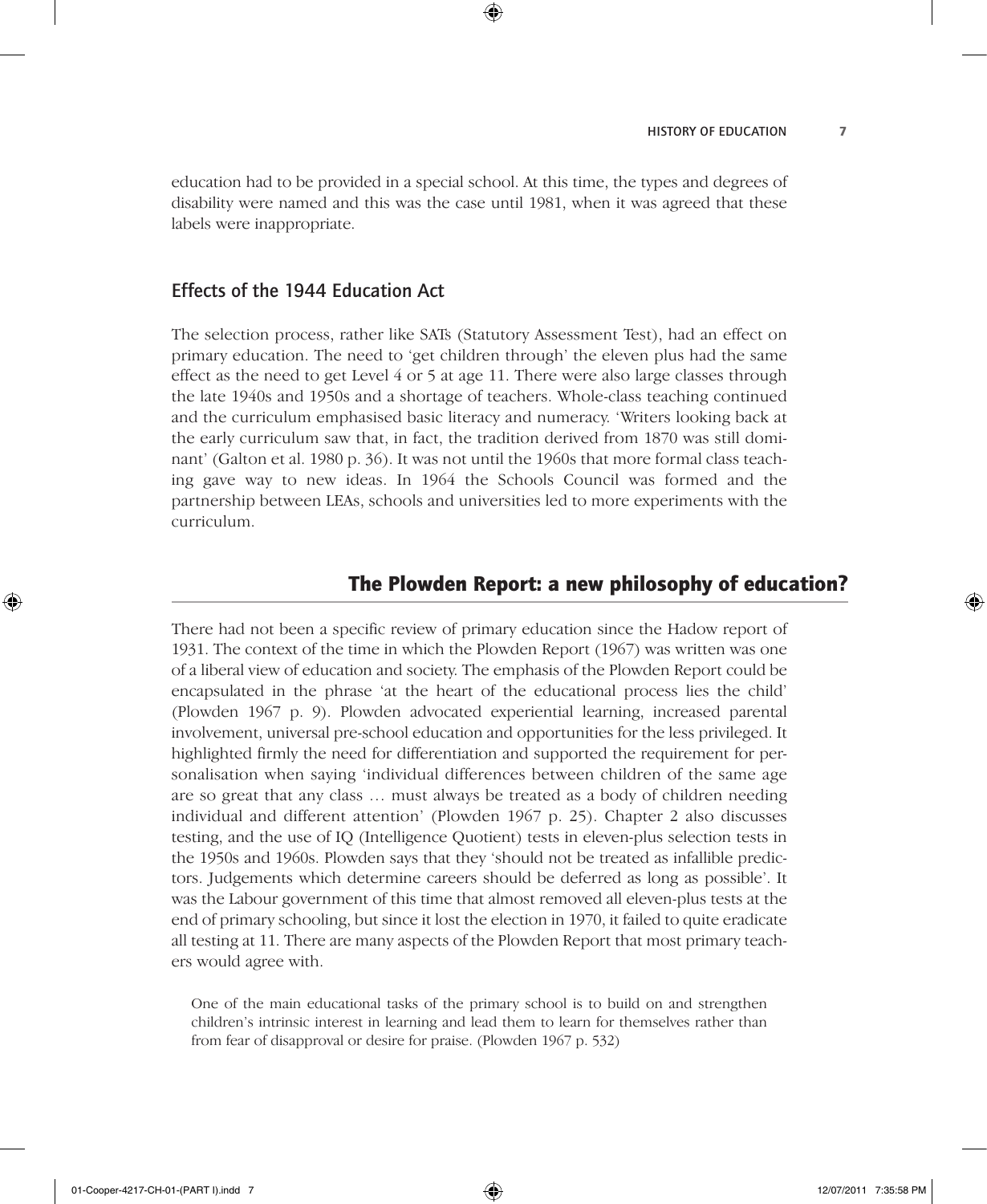The persistent acknowledgement of individual learning, flexibility in the curriculum, use of the environment, learning by discovery and the importance of the evaluation of children's progress has a certain resonance, not only with educational theory but in the philosophy of many teachers.

⊕

The Plowden Report endorsed the move away from formal class teaching to group work, projects and learning through play and creativity. Chapters of the report challenged the existing aims of primary education, classroom organisation and the curriculum and supported 'child-centred' primary schools. It was a real attempt to enlarge the concept of primary education.

Nevertheless, most schools changed very little. The HMI primary survey (DES 1978) reported that only 5 per cent of primary schools was 'exploratory' and three quarters still used 'didactic' methods.

### Back to basics, market forces and increasing centralisation

Economic recession led to cut backs in educational expenditure and was partly blamed for the series of 'Black Papers' written by right-wing educationalists. The first paper was published in 1969. Specifically focusing on the 'progressive education' being developed in the primary schools, the writers challenged the figures on reading standards, accused teachers of neglecting basics and concentrating too much on informality. The years 1992 and 1998 also saw a return of the 'back to basics' theme and a desire to challenge 'progressive' ideas in education.

#### Her Majesty's Inspectorate 1975

In 1975 Her Majesty's Inspectors (HMI) began a survey of the primary curriculum. This included assessments of children's work at 7, 9 and 11. The report was not published until 1978. It criticised teachers' underestimation of children's abilities and noted the lack of specialist teachers. The questioning of teacher assessment, which later resulted in Standardised Attainment Tests (SATs), and the content of the curriculum are recurring themes for both Conservative and Labour governments and successive Secretaries of State for Education.

#### Callaghan's Ruskin Speech – Great Debate on Education 1976

Labour Prime Minister, James Callaghan, 'brought comfort to his Tory enemies … schools were convenient scapegoats, education a scarecrow …'. This was 'the impression conveyed by the Prime Minister' (Morris 1988 p. 7). He argued that not just

01-Cooper-4217-CH-01-(PART I).indd 8 12/07/2011 7:35:58 PM

♠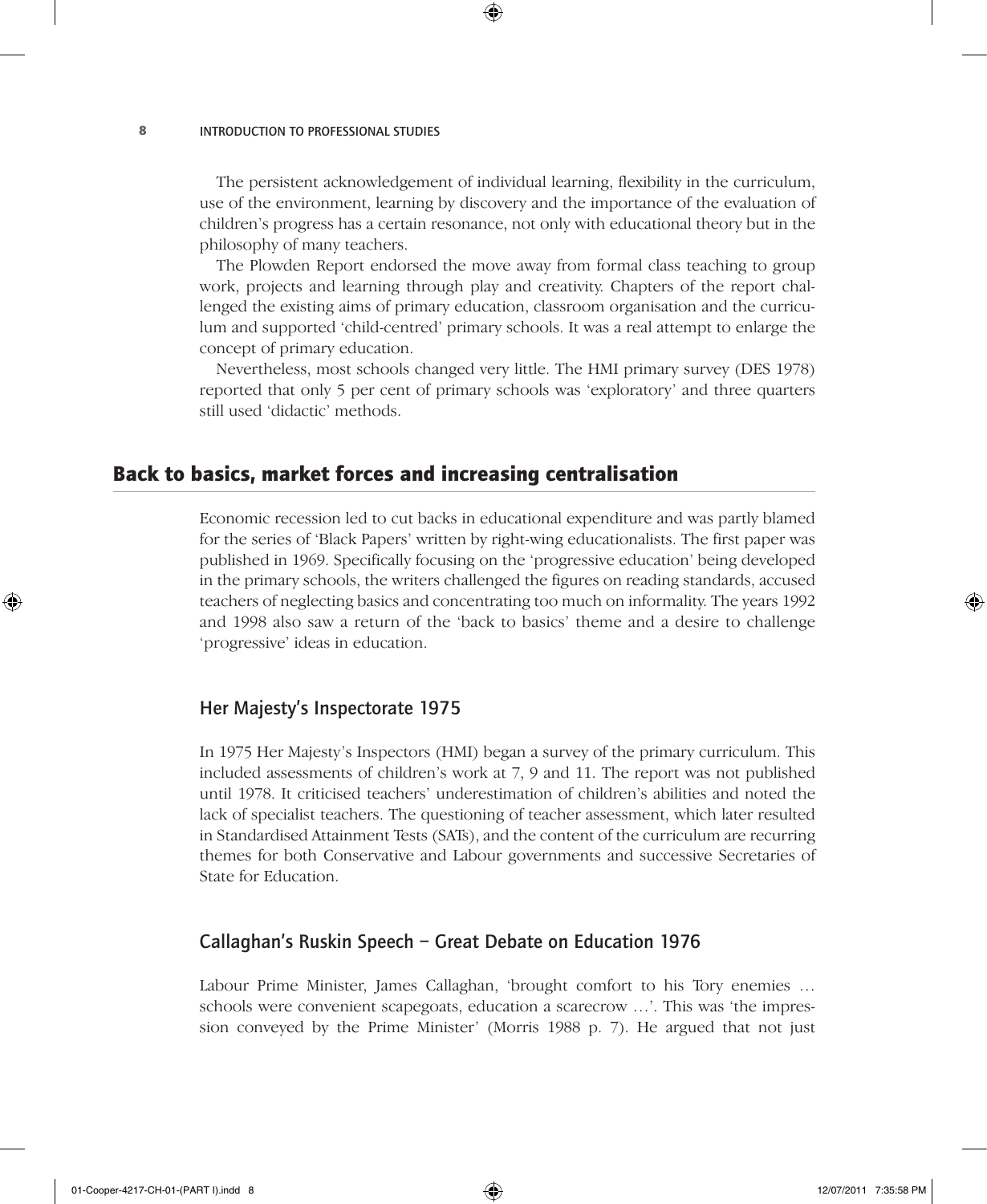teachers and parents but also government and industry had an important part to play in formulating the aims of education.

In his historic speech, Callaghan spoke about:

- a public debate on education; employers, trades unions and parents, teachers and administrators were to make their views known
- a curriculum which paid too little attention to the basic skills of reading, writing and arithmetic
- how teachers lacked adequate professional skills, could not discipline children or teach them good manners and did not manage to instil in them the need for hard work
- the underlying reason for all this which was that the educational system was out of touch with the fundamental needs of the country.

This Great Debate on Education seems to have been ongoing since 1976 and consecutive governments have increasingly tightened their grip on education. Whether 'progressive education' was slowed down by James Callaghan's speech or by the next 18 years of Conservative rule and education policy is debatable.

#### The 1979 Education Act

♠

Margaret Thatcher was Education Secretary before becoming Prime Minister. She overturned Labour's 1976 Act and gave back to LEAs the right to select pupils for secondary education at 11. However secondary education was popular and reversal did not gain the backing expected.

#### A framework for the curriculum 1980

This was the first of a long series about what the curriculum should contain: *Framework for the School Curriculum* (HMI 1980a), *A View of the Curriculum* (HMI 1980b), *The School Curriculum* (DES 1981a), Circular 6/81 (DES 1981b). *The School Curriculum 1981* encouraged putting a high priority on English and mathematics:

It is essential that the early skills in reading, writing and calculating should be effectively learned in primary schools, since deficiencies at this stage cannot easily be remedied later and children will face the world seriously handicapped. Para 35.

However, schools also had to provide a 'wide range of experience, in order to stimulate the children's interest and imagination and fully to extend pupils of all abilities' (DES 1980 p. 10). Religious Education, Topic Work, Science, Art and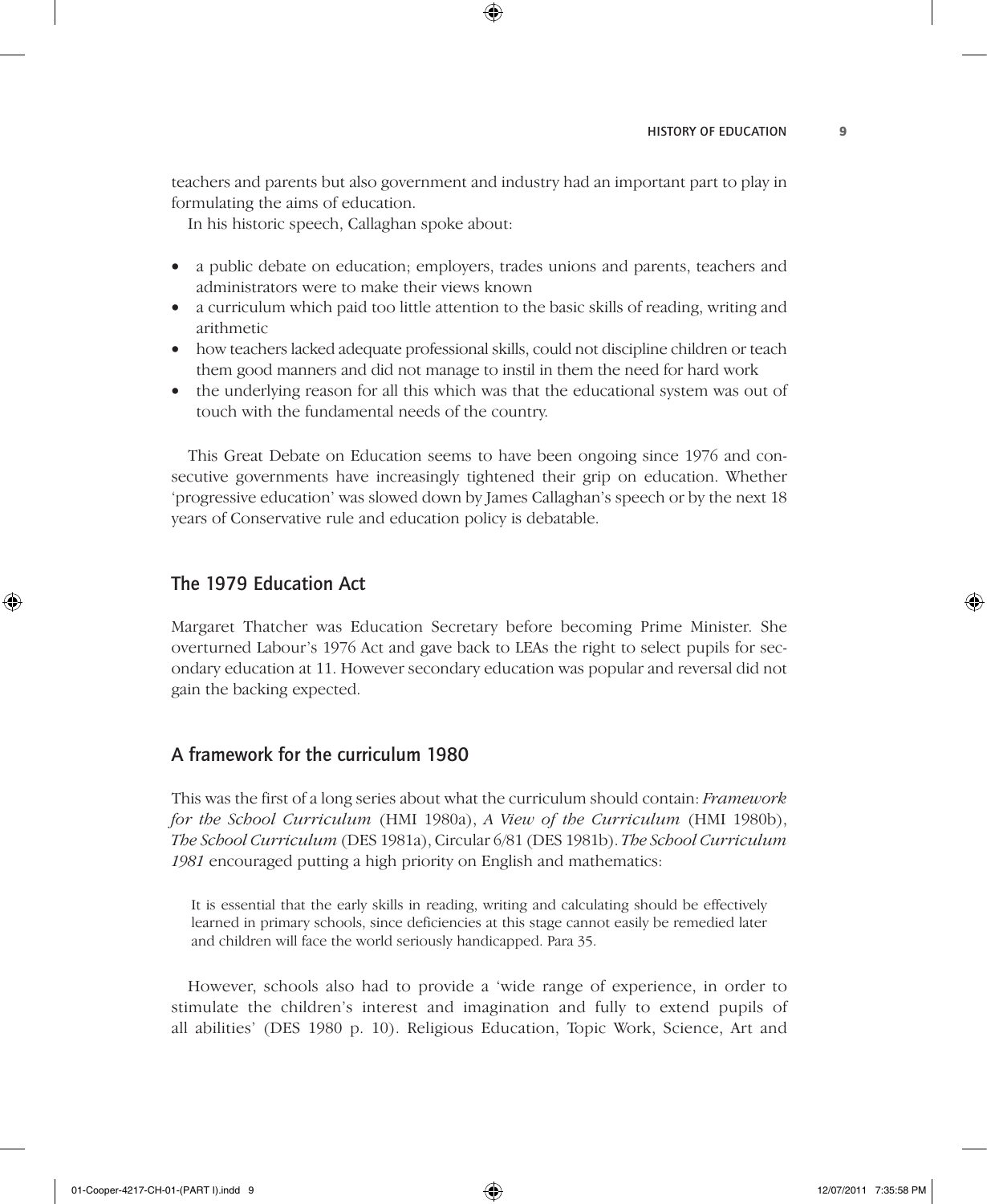Craft, Physical Education, Music and French were all mentioned in this report, alongside personal and social development. From 1981 to 1986, Sir Keith Joseph had responsibility for implementing education policies, right down to everyday practice.

⊕

#### The Curriculum from 5 to 16 (HMI 1985)

This was a forward-looking document talking about 'areas of learning and experience'. This concept was developed in the introduction of a National Curriculum, in the Education Reform Act 1988. The curriculum of all schools had to provide pupils with the following areas of learning and experience: aesthetic and creative, human and social, linguistic and literary, mathematical, moral, physical, scientific, spiritual and technological.

#### Parent power

♠

Successive governments had tried to get parents to engage with education. The Conservative government of the 1980s saw parents as consumers and clients. The 1980 Education Act gave more power to parents. Parents were encouraged to serve on governing bodies. Growing parental choice meant that parents had the right to choose their children's schools and could appeal if they were not accepted by the school they chose. The forerunner of league tables began when exam and test results were published. The Warnock Report (1978) gave parents new rights in relation to Special Educational Needs. LEAs identified the needs of children with learning difficulties but also had to produce 'statements' for parents on how these needs would be met. Parent power was increased in the 1984 Green Paper, *Parental Influence at School* (HMI 1984)*,* which reiterated the role and responsibilities of parents and the vital role parents have to play in the education system.

## The 1986 Education Act

The 1986 (1) Education Act introduced the requirement that the LEAs had to give governors financial information on the financing of schools. The 1986 (2) Education Act took the proposals in the 1985 White Paper, *Better Schools,* arguing yet again for breadth, balance and progression in order to achieve standards in literacy and numeracy; a close throwback to comments by HMI in 1975. *Better Schools* opened with: 'The Government will: take the lead in promoting national agreement about the purposes and the content of the curriculum …' (DES 1985 p. 1).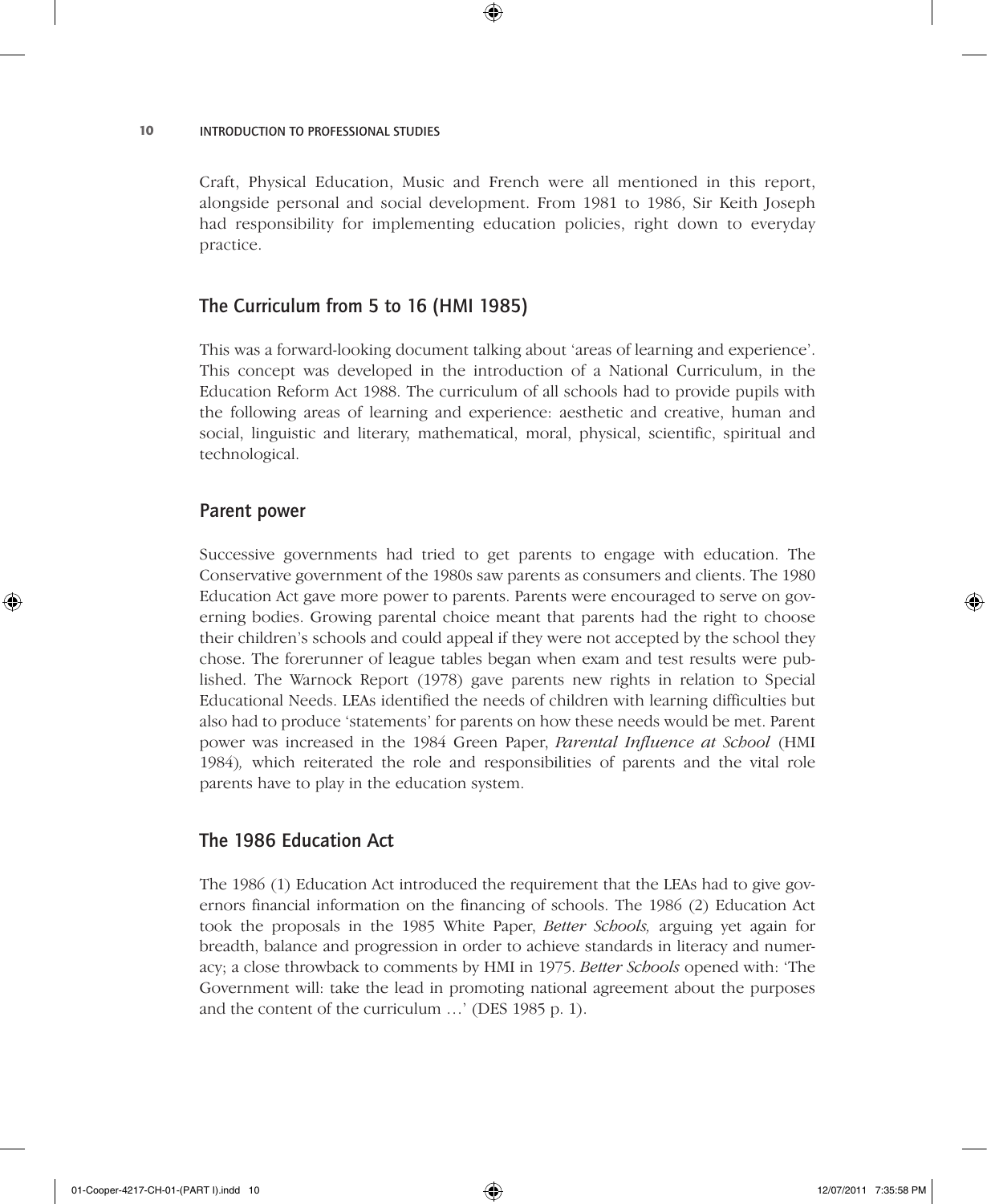## The Education Reform Bill 1988

The Great Education Reform Bill (generally known as Gerbil) was seen as the most important Education Act since the 1944 Act which aimed to give more power to schools. However, from the LEAs' point of view, it was taking power from them and giving it to the Secretary of State.

⊕

#### A National Curriculum

The Act had large implications for primary schools. The government proposed a common curriculum for pupils aged 5 to 16, a National Curriculum. This was a shift away from teachers deciding what was taught to central government having control. The curriculum was in discrete subjects and there were three core subjects (English, mathematics and science) and seven 'foundation subjects'. Prior to this, teachers wrote schemes of work they considered appropriate for their pupils.

Written by a government 'quango' of subject specialists and with a substantial content base, teachers were hardly involved in the development of the National Curriculum and felt they were deliverers of a curriculum rather than designers and pace-setters. The National Curriculum had three main aims: the school curriculum had to provide opportunities for all pupils to learn and to achieve; pupils across the country were entitled to the same broad curriculum; and the curriculum should aim to promote pupils' spiritual, moral, social and cultural development and prepare all pupils for the opportunities, responsibilities and experiences of life (DES 1988).

The *Three Wise Men Report* (DES 1992) was a government commissioned report which emphasised the need for a return to quality in primary school pedagogy. 'Whatever the mode of curriculum organisation, the breadth, balance and consistency of the curriculum experienced by pupils must be of central concern' (DES 1992 p. 23). The *Three Wise Men Report* was written by Robin Alexander, Jim Rose and Chris Woodhead, all of whom had a further impact on primary education beyond this document.

#### Assessment

♠

Before the Education Reform Act, pupil progress was tracked by teacher assessments. The Act introduced compulsory national standard attainment tests (SATS) at 7, 11 and 14. The tests were based on the 1988 Black Report produced by the National Curriculum Task Group on Assessment and Testing (TGAT). The results had to be published annually in league tables. This allowed the government to compare schools directly in terms of this data.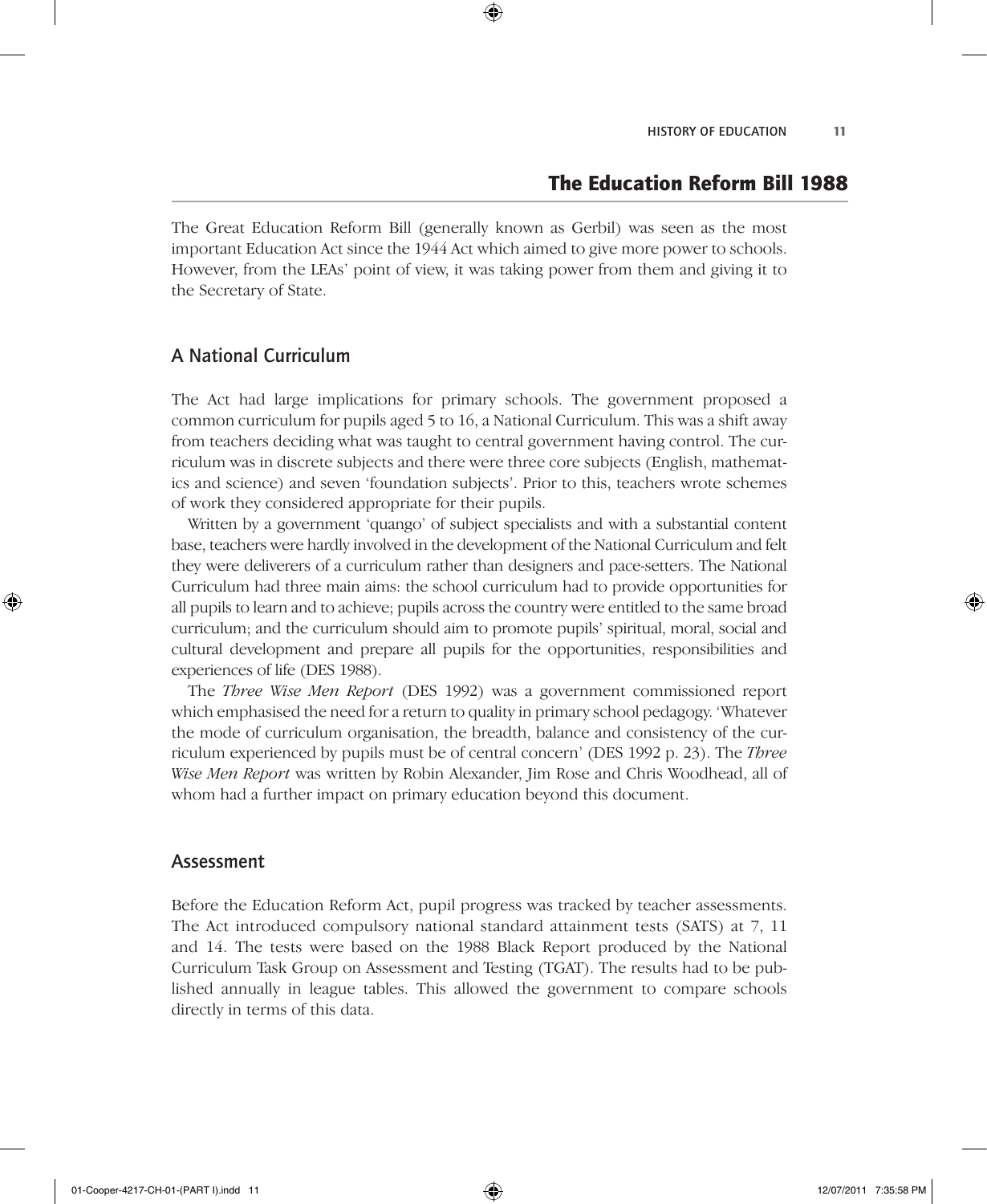#### Local Management of Schools

Local Management of Schools (LMS), flagged in the Education Act, was not introduced until 1991. It allowed the delegation of financial and managerial responsibilities to schools. Management for the budget was the responsibility of the school and budgets were taken away from LEAs. There were some centrally held resources in the LEAs, such as curriculum advisory and support services and school library services, although these increasingly diminished during the 1990s. There were mixed views amongst head teachers as to whether LMS gave greater flexibility but they certainly had greater responsibility.

⊕

#### Grant Maintained schools

Although grammar schools were not reintroduced, Grant Maintained (GM) schools were introduced. Schools were able to opt out of LEA control and be funded directly by central government. It was seen as a bribe to schools to encourage them to opt out, especially as they were offered additional funding. Grant Maintained schools also had more control over admissions and were allowed to select up to 10 per cent of their pupils on ability.

#### The Office for Standards in Education

The creation of the Office for Standards in Education (Ofsted) also resulted from the 1988 Education Act, although it wasn't actually set up until 1992, when it replaced visits to schools by Her Majesty's Inspectors with a more rigorous inspection system. When Ofsted inspected schools, a report was to be published, and the emphasis was on inspection and not support. It came across as an antagonising system and stressful for teachers as there was naming and shaming of failing schools when they were placed into 'special measures'. Chris Woodhead, one of the authors of the Three Wise Men Report, was appointed Her Majesty's Chief Inspector of Schools and Head of Ofsted in September 1994.

#### The National Curriculum Revised: The Dearing Report 1993

The Dearing Report made several key proposals about the National Curriculum and the changes cost an estimated £744 million. He advised that the curriculum should be slimmed down, the time given to testing should be reduced and around 20 per cent of teaching time should be freed up for use at the discretion of schools. However, the proposals were difficult to implement as government wanted literacy and numeracy to

⊕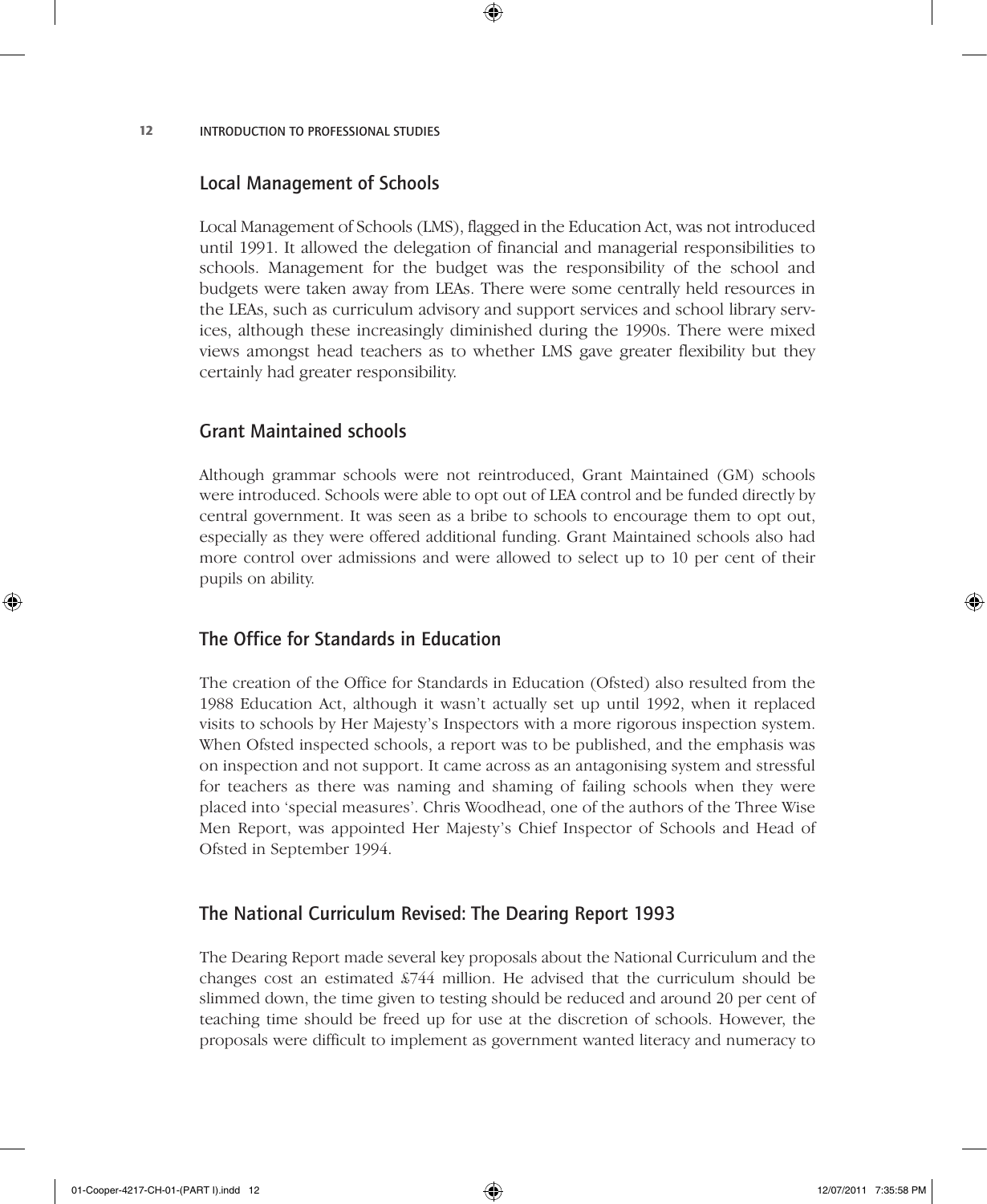take up 50 per cent of the timetable, leaving the other eight subjects to be squashed into the remaining 50 per cent.

⊕

#### 'Education, Education, Education' 1997

'Ask me my three main priorities for government and I tell you education, education, and education' (Blair 1996). Blair put education right at the top of the political agenda during the election of 1997. Speaking to the Labour Party conference after becoming Prime Minister in 1997, he stated: 'Our goal: to make Britain the best educated and skilled country in the world; a nation, not of a few talents, but of all the talents. And every single part of our schools system must be modernised to achieve it' (Blair 1997).

#### Excellence in Schools 1997

This White Paper pointed towards the importance of the basics and set a target of 80 per cent for all 11-year-olds to reach the 'required standard' of literacy and 75 per cent to reach the 'required standard' of numeracy by 2002.

It was proposed that class sizes should be less than 30 for 5–7-year-olds and this was adopted in the School Standards and Framework Act 1998. There was to be at least an hour a day spent on English and mathematics in primary schools and this set the scene for the literacy and numeracy strategies.

LEAs set targets for raising standards in individual schools. Governors had to publish school performance tables which showed the rate of progress pupils made against the targets set. Schools deemed 'failing' by Ofsted could not hide. LEAs could intervene in the schools, which were given two years to improve or they would be closed or forced to have management changes imposed.

#### Back to basics 1998

Yet again the 'back to basics' theme returned, and schools no longer had to teach National Curriculum programmes of study in all subjects, just in the three core subjects. This set up the background for introducing the literacy and numeracy strategies.

#### Literacy and numeracy strategies 1998 and 1999

Both these strategies were very prescriptive, giving both the content of what had to be taught and the delivery method. These were daily lessons which, although not

01-Cooper-4217-CH-01-(PART I).indd 13 12/07/2011 7:35:58 PM

♠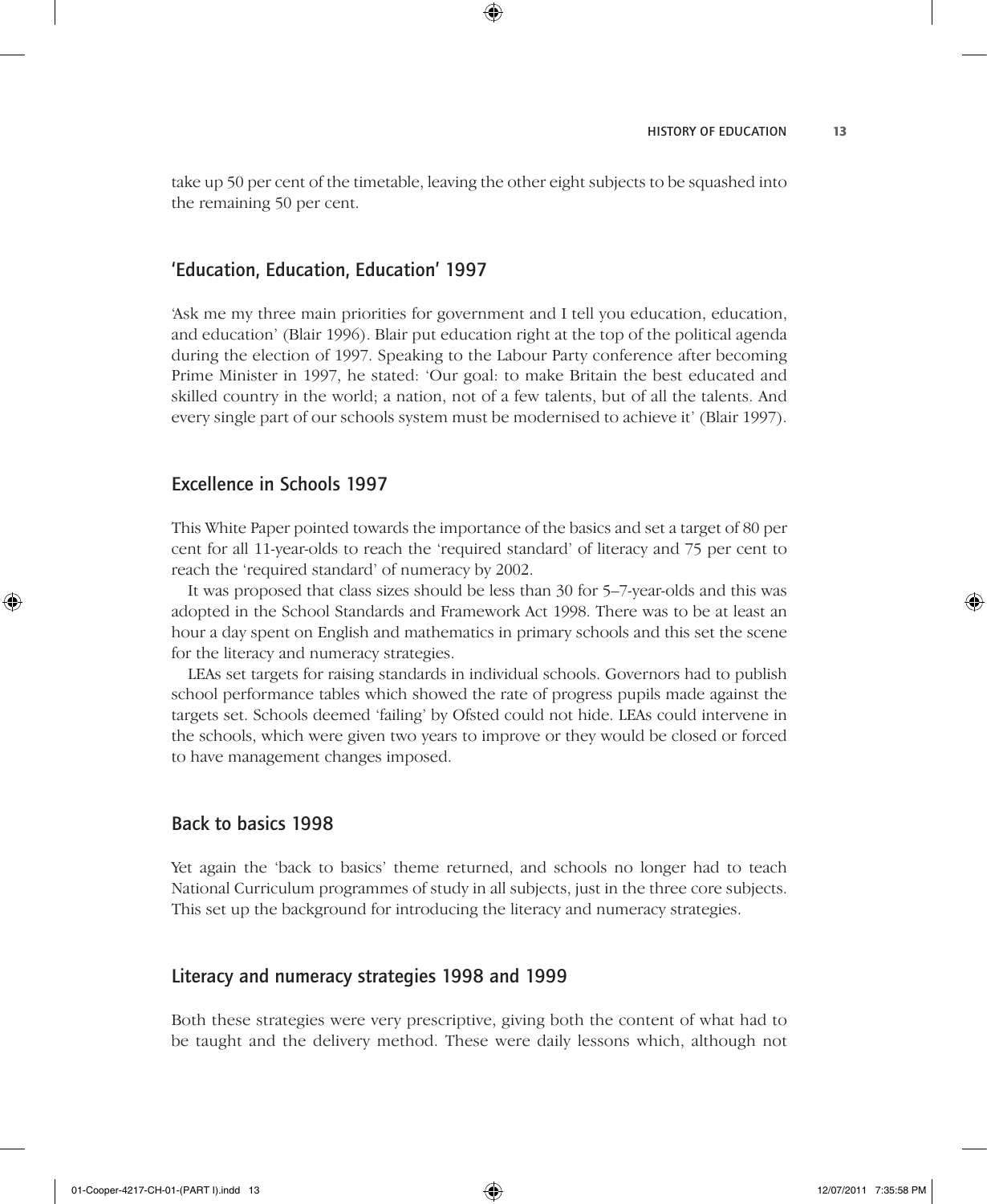statutory, were often seen as mandatory. Schools had to be very brave to break the mould and deliver their own ideas of lessons and schemes for literacy and numeracy. The National Literacy Strategy (DfEE 1998), the National Numeracy Strategy (DfEE 1999b) and National Learning Targets were introduced (DfEE 1999a). The Labour government was now seen to be telling teachers how to teach, in addition to teaching the National Curriculum, which had been seen as telling them what to teach.

⊕

#### National Curriculum 2000

The launch of a National Curriculum review took place in 1997. However, it was 2000 before all the changes took place. To the huge relief of teaching staff, the curriculum was slimmed down, but not without the addition of Citizenship. However, whilst testing was happening at the age of 11, creativity was not top of the list in the classrooms of Years 5 and 6. The paper, *Schools – Achieving Success* (DfES 2001), proposed allowing successful primary schools to opt out of the National Curriculum and seek to develop innovation. The Foundation Stage for children aged 3–5 years was introduced and had six Areas of Learning. This may have influenced the thinking for the development of the curriculum in the Rose Review (DCSF 2009).

#### Every Child Matters 2003

In 2003, the government published its Green Paper *Every Child Matters* (ECM) (DfES 2003a) following the death of Victoria Climbié. The ECM agenda had five clear outcomes which schools needed to consider in the development of their curriculum. These were: to be healthy, stay safe, enjoy and achieve, make a positive contribution and achieve economic well-being.

#### Excellence and Enjoyment 2003

*Excellence and Enjoyment* (DfES 2003b) claims to promote excellence in teaching 'the basics' and enjoyment through the broader curriculum. The existing National Numeracy Strategy (1999) and National Literacy Strategy (1998) conflated into one document, the Primary National Strategy (PNS) (DfE 2003). The PNS again aimed to promote high standards which should be achieved through a rich, varied and exciting curriculum. It aimed to build on the literacy and numeracy strategies but to give teachers more chance to take control of their teaching. There was more flexibility for schools to adopt ways of working that suited them. Testing and target setting was all part of the PNS and assessment for learning developed out of this report.

♠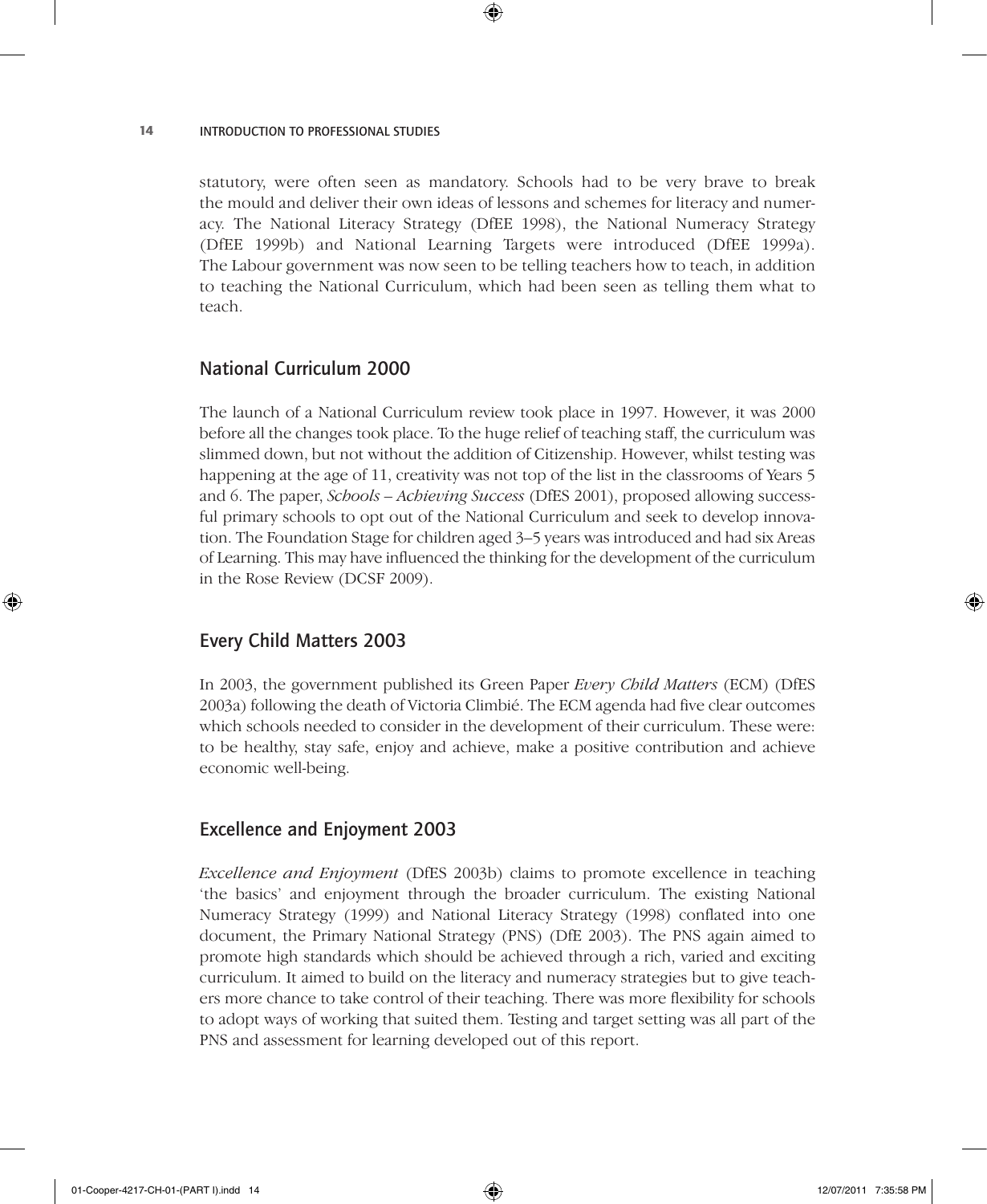## Towards a new curriculum

*The Children*'*s Plan* (DCSF 2007) announced a root and branch review of the curriculum and this was to be headed by Sir Jim Rose, another author of the so-called Three Wise Men Report (DES 1992). Running concurrently with this was a review by Robin Alexander and a team of researchers, The Cambridge Review. This is a more philosophical and research-based report, published as *Children, their World*, *their Education* (Alexander 2010). Neither review became policy.

⊕

## Where to next?

The Cambridge Review (Alexander 2010) provides firm research evidence that, despite these intense pressures, primary schools are highly valued by children and parents. Primary schools were seen as largely happy places which consistently celebrate the positive, while not, as some claim, neglecting the '3 Rs' and 'those who regularly make this claim are either careless of the facts or are knowingly fostering calumny'.

## Reflective task: perspectives on the curriculum

In role as a 5-year-old, a 10-year-old, a parent, a teacher or a member of a Local Education Authority, present your case for the primary curriculum you would like and why. Present in turn to the group. At the end of each presentation, the group should critically evaluate the curricula presented.

#### Summary

This chapter outlined changes in the philosophy, curriculum, organisation and accountability in primary schools moving from the 1800s to the ideas espoused in the Plowden Report, then to more centralisation, beginning with the Education Reform Act of 1988 and the creation of education fashioned by the concept of market forces and economic growth and measured attainment. Against this constantly changing background, the chapter aimed to encourage readers to understand the need to develop, defend and implement robust personal and professional philosophies which will enable them to respond to changes with professional integrity.

♠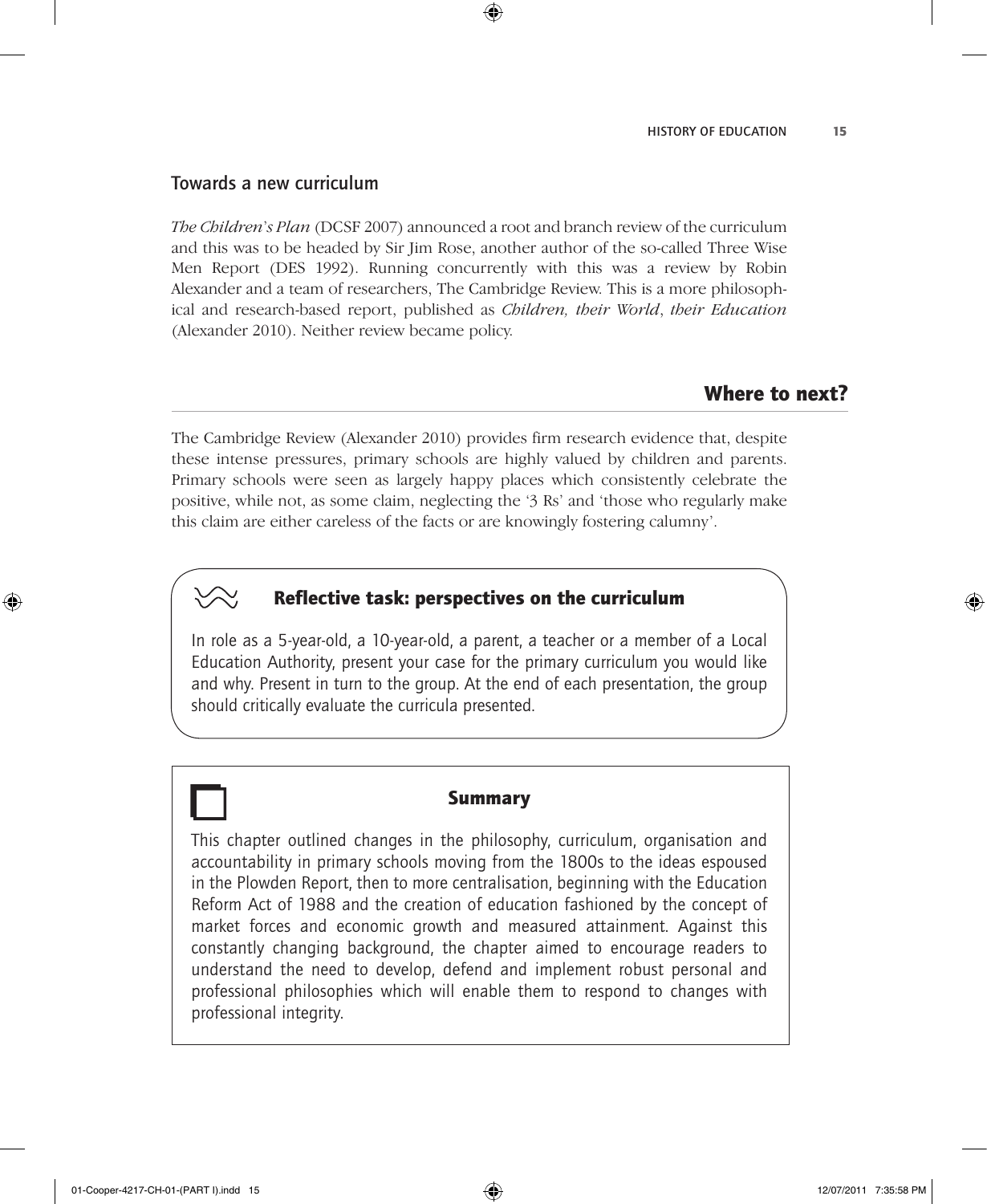$\mathcal{S}^{\mathcal{S}}_{\alpha}$ 



♠

Supplementary information on legislation, Alexander (2010), The Final Report of the Rose Review (DCFS 2009) an overview of the implications for classroom practice of legislation described in this chapter and an additional reflective task and bibliography can be found on the website related to this book, pp. 3–7.

⊕

#### Questions for discussion

- 1 Do we need Ofsted or is there an alternative? Consider: teacher stress, cost, standards, accountability, closure of schools, improvement.
- 2 Consider the areas of reform in the 1988 Education Act: the National Curriculum, national testing at 7 and 11, league tables, religious education and collective worship, local management of school budgets (LMS), governing bodies, Ofsted and Grant Maintained (GM) status. How have these had an impact on our schools over the last 20 years?
- 3 Discuss your ideas about what you want your classroom environment to look like, types of grouping you would try and the balance of time you would place on each subject.

# Further reading

Alexander, R. (ed.) (2010) *Children*, *their World*, *their Education: Final Report and Recommendations of the Cambridge Primary Review*. London: Routledge. Available at: www.primaryreview.org.uk/Downloads/Finalreport/CPR-booklet\_lowres.pdf

This comprehensive report is intended to be a discussion document. It raises fundamental and thought-provoking questions about the direction in which primary education should head in the future and provides a wealth of up-to-date research evidence to inform the discussion.

Plowden Report (1967) *Children and their Primary Schools*. Report of the Central Advisory Council for Education (England). London: HMSO.

This report raises challenging questions about the way primary education could have gone and the way it went over the last 40 years and whether the reasons given for this were convincing.

#### References

Alexander, R. (ed.) (2010) *Children, their World, their Education: Final Report and Recommendations of the Cambridge Primary Review*. London: Routledge.

01-Cooper-4217-CH-01-(PART I).indd 16 12/07/2011 7:35:59 PM